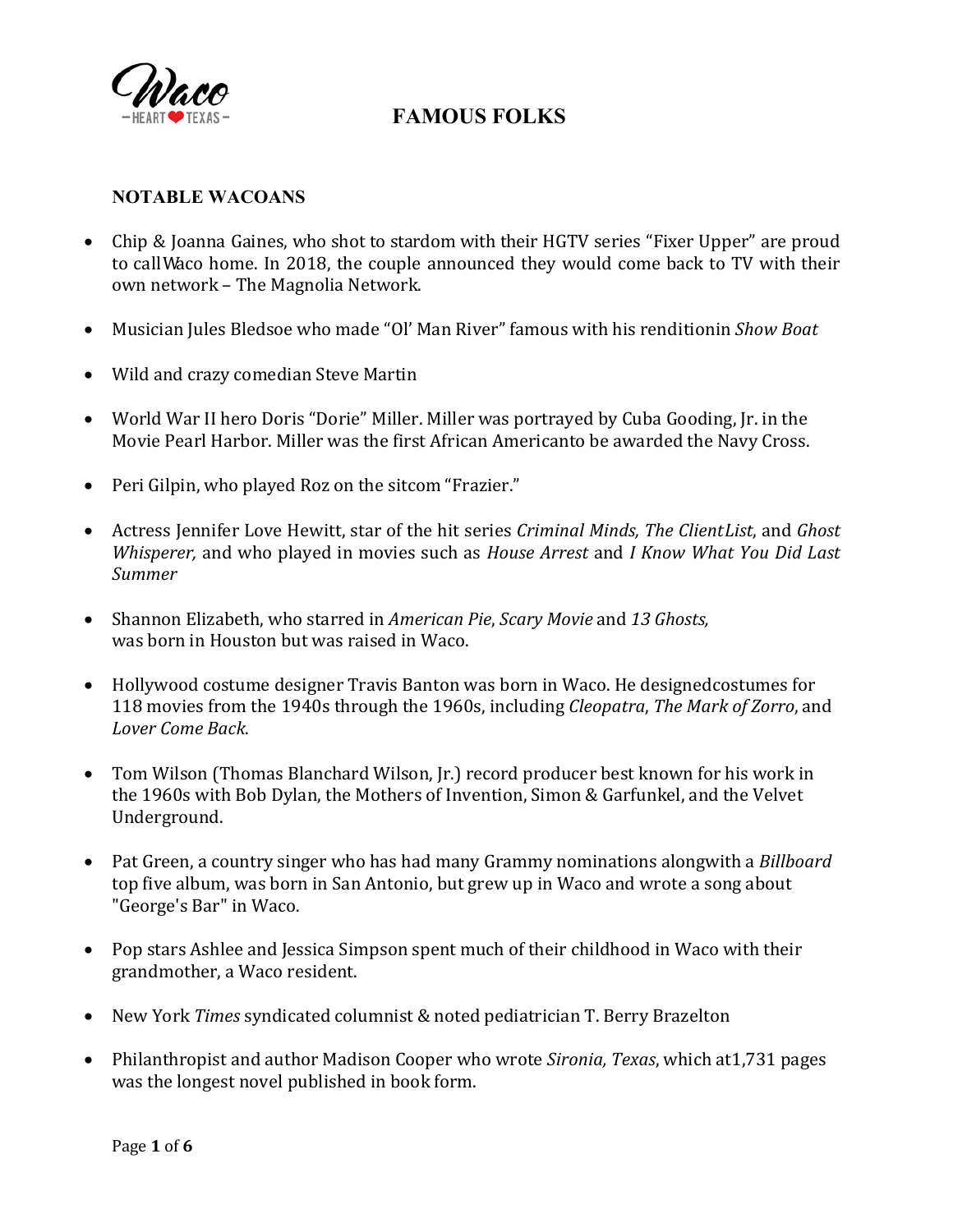

- Waco is the birthplace of more Texas governors than any other city. Waco-born governors include Richard Coke, Pat Neff, Sul Ross, and Ann Richards.
- National Football League stars Robert Griffin III (Heisman Trophy Winner, Washington Redskins, Baltimore Ravens) LaDainian Tomlinson (San DiegoChargers/New York Jets) and Derrick Johnson (Kansas City Chiefs, OaklandRaiders)
- Dave Campbell, founder and publisher of T*exas Football* magazine, a must have magazine for football fans. He has been honored by the State HistoryMuseum as a Texas Legend, named a Distinguished Alumnus by Baylor University. Campbell is a Bellmead native.
- Robert Fulghum, author of nine books, including *Everything I Really Need toKnow I Learned in Kindergarten* and *What on Earth Have I Done?*
- Heloise (Ponce Kia Marchelle Heloise Cruse Evans) of *Hints from Heloise.*
- Waco resident Kermit Oliver, the first U.S. artist to design for Hermés in Paris,though born in Refugio, settled in Waco where he worked sorting mail at a local post office from 1984 until his retirement in 2013.
- John Baugh, founder of Sysco, one of the largest corporations in the U.S. hailsfrom Bellmead.
- James Brown, film and television star; appeared as [Lieutenant R](http://en.wikipedia.org/wiki/Lieutenant)ipley "Rip" Masters in 166 episodes of [ABC](http://en.wikipedia.org/wiki/American_Broadcasting_Company)'s *[The Adventures of Rin Tin Tin](http://en.wikipedia.org/wiki/The_Adventures_of_Rin_Tin_Tin)* (1954–1959)and later as detective Harry McSween on [CBS](http://en.wikipedia.org/wiki/CBS)'s *[Dallas](http://en.wikipedia.org/wiki/Dallas_(1978_TV_series))*, was born in Desdemona and grew up in Waco.
- [Thomas H](http://en.wikipedia.org/wiki/Baylor_University)arris, author of *[The Silence of the Lambs](http://en.wikipedia.org/wiki/The_Silence_of_the_Lambs_(novel))*, was a student at BaylorUniversity, and covered the police beat for the *Waco Tribune-Herald*.
- Hank Thompson, was born in Waco and is a [country](http://en.wikipedia.org/wiki/Country_music) [music singer who was](http://en.wikipedia.org/wiki/Nashville_Songwriters_Hall_of_Fame) [inducted](http://en.wikipedia.org/wiki/Nashville_Songwriters_Hall_of_Fame) into the [Country](http://en.wikipedia.org/wiki/Country_Music_Hall_of_Fame_and_Museum) Music Hall of Fame and Nashville Songwriters Hallof Fame.
- Hallie Earle (1880–1963) First licensed female physician in Waco, 1902 M.S.from Baylor, only female graduate of 1907 Baylor University Medical Schoolin Dallas.
- Cliff Bartosh, former [left-handed](http://en.wikipedia.org/wiki/Left-handed) [relief pitcher i](http://en.wikipedia.org/wiki/Relief_pitcher)n [Major League Baseball w](http://en.wikipedia.org/wiki/Major_League_Baseball)hoplayed for the [Cleveland](http://en.wikipedia.org/wiki/Cleveland_Indians) Indians and [Chicago Cubs i](http://en.wikipedia.org/wiki/Chicago_Cubs)s from the City of West.
- [Scott](http://en.wikipedia.org/wiki/2005_World_Series) Podsednik, Major League [Baseball](http://en.wikipedia.org/wiki/Major_League_Baseball) [outfielder](http://en.wikipedia.org/wiki/Outfielder) who played in the 2005World Series championship [Chicago](http://en.wikipedia.org/wiki/Chicago_White_Sox) White Sox team hails from West. Country music newcomer Holly Tucker, who made the top 6 in season 4 of *The Voice* is a Wacoan.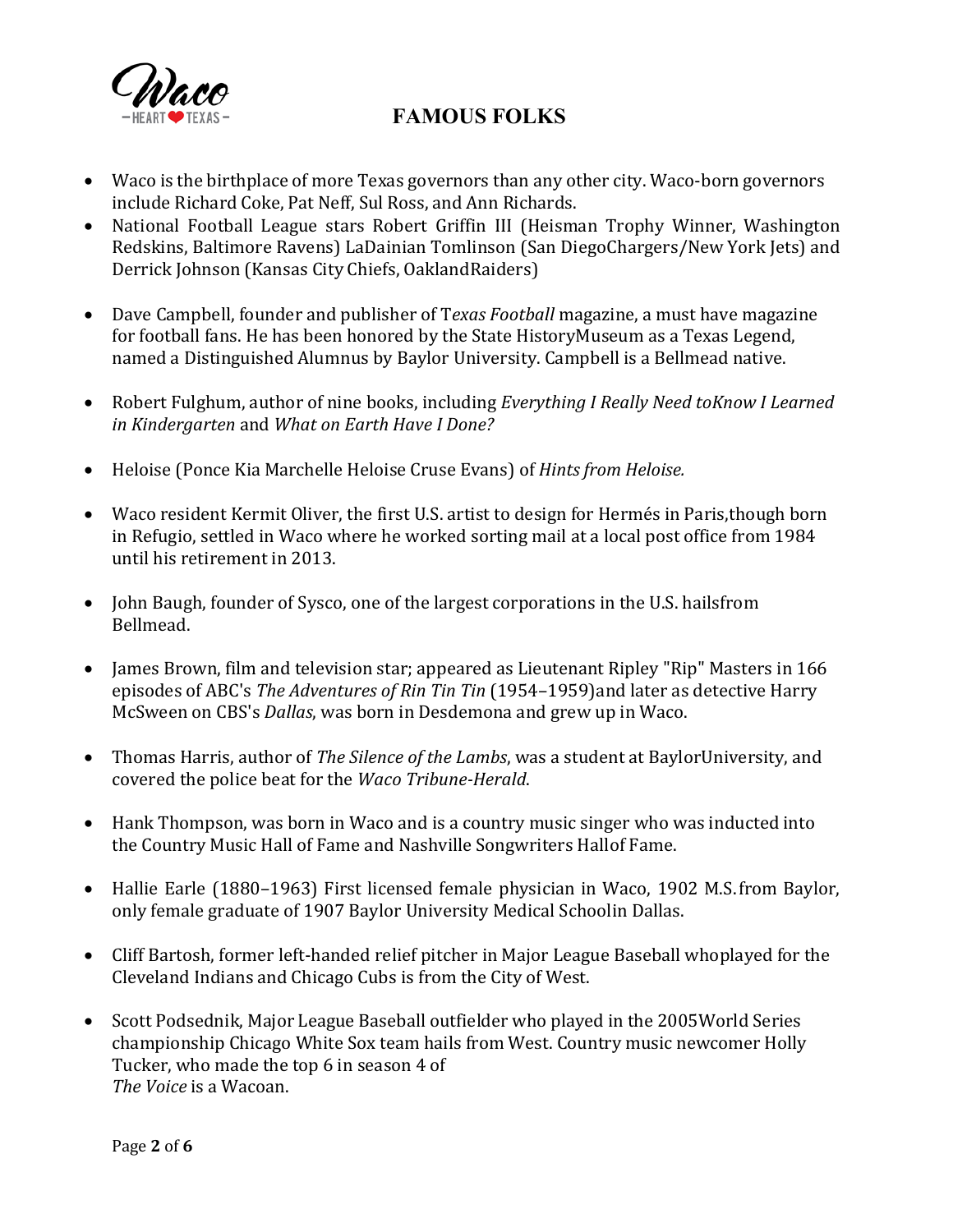

- Also on Team Blake on *The Voice*, in March 2021, local musician Aaron Konzelman who regularly performs in central Texas with his wife, Amanda, as Union Revival.
- Texas Guinan was a Hollywood actress from 1917 to 1933. She was active in vaudeville and theater and was in many movies (often as the gun-toting heroin silent westerns, more than a match for any man). She also had a successfulcareer as a hostess in night clubs and speakeasies in New York City.
- Kevin Reynolds, director (Robin Hood: Prince of Thieves, The Count of MonteCristo, Waterworld), writer (Red Dawn, Fandango) was born and raised in Waco. He is the son of former Baylor president Herbert H. Reynolds.
- Ted Nugent, guitarist, along with his wife Shemane and son Rocco Nugent,live in Waco.
- Leon Jaworski, who prosecuted Nazi war criminals during the Nuremberg trials and then was the special prosecutor during the Watergate scandal, wasborn and raised in Waco.
- Robert W. McCollum (1925–2010), virologist who made important discoveries regarding the spread of polio, hepatitis, and mononucleosis.
- Billy Joe Shaver, country songwriter ("Honky Tonk Heroes") and singer ("Old Churkof Coal"), called Waco home.
- You Tube's The Waco Dudes.
- You Tube and Instagram regular, Tyler Anderson with Tyler's Reel Fishing.

#### **NOTABLE BAYLOR BEARS**

- Screenwriter and director John Lee Hancock (with works including The BlindSide, nominated for the 2009 Academy Award for Best Picture)
- Screenwriter Derek Haas (with works including 3:10 to Yuma and Wanted,both nominated for multiple Academy Awards)
- Emmy-winning actress Angela Kinsey (the character of Angela Martin inNBC's The Office)
- Emmy-nominated actress Allison Tolman of the TV series *Fargo* and movie *The Gift*
- Jeff Dunham, award-winning ventriloquist and comedian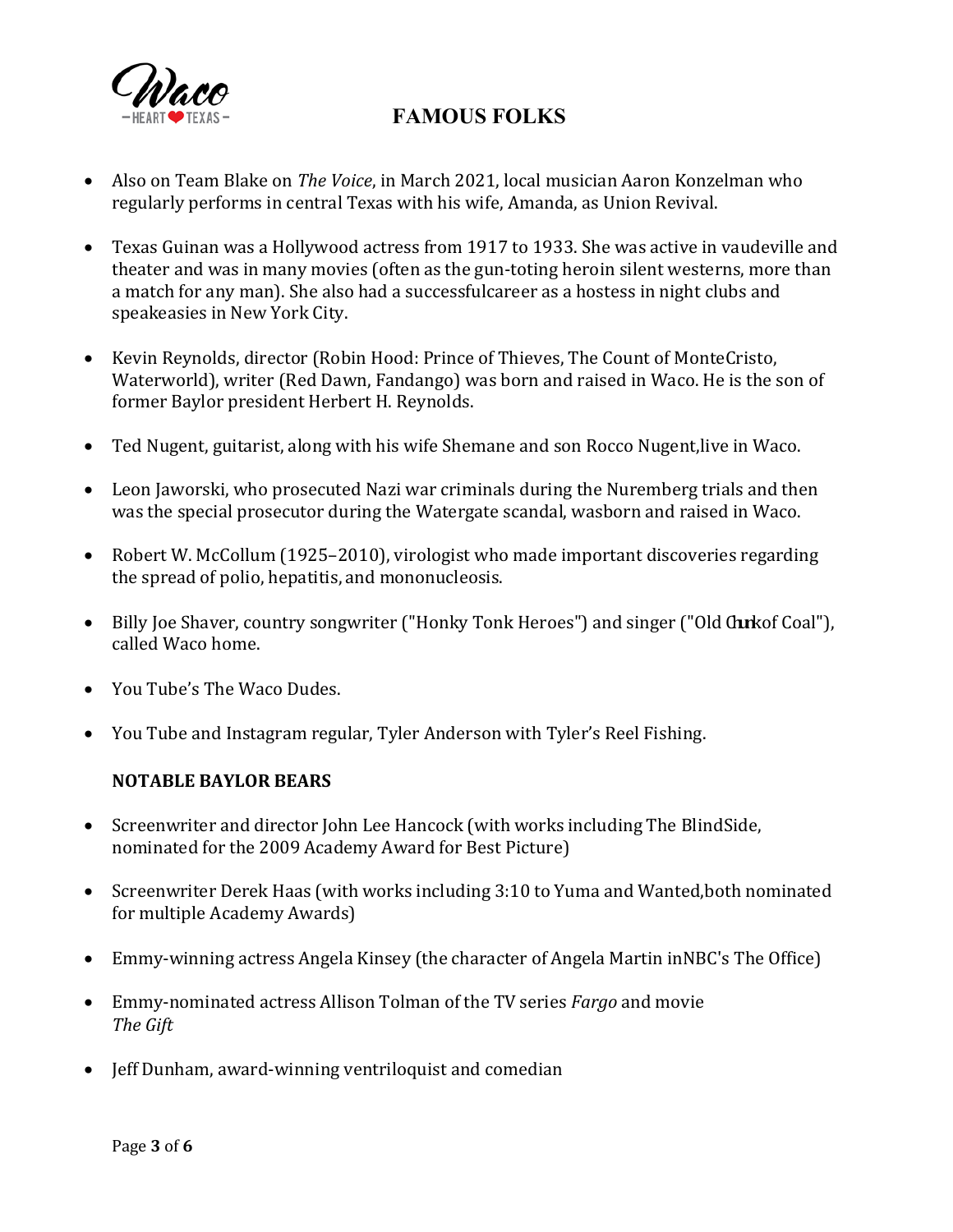

- Actor John Bostic, known for 22 Jump Street, attended Baylor on apresidential scholarship.
- Willie Nelson country music star and winner of six Grammys, was born innearby Abbott, TX and attended Baylor but did not receive a degree.
- *The Silence of the Lambs* author Thomas Harris majored in English andcovered the police beat for the Waco Tribune-Herald
- *People Magazine* co-founder Hal C. Wingo got his start in publishing at *Life* magazine after graduating from Baylor.
- *The Weather Channel* CFO Jerry Elliott
- American Airlines CEO Thomas W. Horton
- Oracle Corporation CEO Mark Hurd
- Federal Bureau of Investigation director William S. Sessions
- WNBA player Brittney Griner was a 3-time All American and an AP Player ofthe Year at Baylor
- Baseball Hall of Fame inductee, and MLB pitcher, manager, and coach TedLyons
- Trey Wingo, Co-host of ESPN's SportsCenter
- Baylor counts more Texas governors among its alumni than any other university Lawrence Sullivan Ross – served from 1887–1891, Pat Morris Neff – served from 1921– 1925 (later served as President of Baylor from 1932 to 1947), Price Daniel – served from 1957–1963, Mark White – servedfrom 1983–1987, Ann Richards – served from 1991– 1995.
- Walter Abercrombie NFL running back for the Pittsburg Steelers and Philadelphia Eagles
- Mike Singletary NFL Hall of Famer and Senior Advisor to NFL FootballOperations
- Benjamin Becker German professional player (defeated Andre Agassi inAgassi's final match in the 2006 U.S. Open)
- Michael Johnson Winner of five Olympic gold medals and nine-time worldchampion
- Jeremy Wariner Winner of gold medals at the 2004 Summer Olympics inAthens, Greece for the individual 400 meter and the 4x400 meter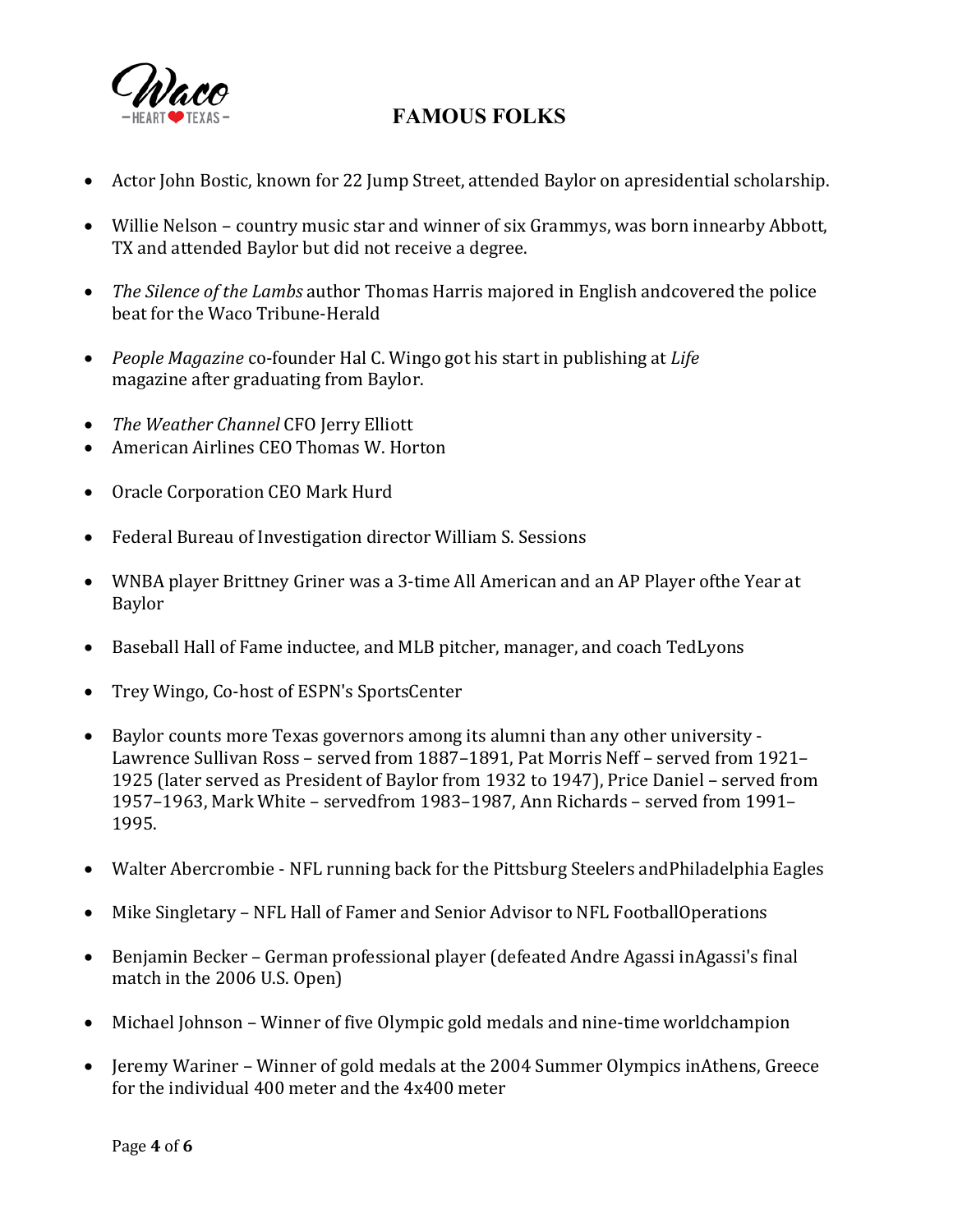

- Darold Williamson Winner of a gold medal at the 2004 Summer Olympicsin Athens, Greece in the 4x400 meter relay
- Reggie Witherspoon Winner of a gold medal at the 2008 Summer Olympicsin Beijing for the 4x400 meter along with teammate Jeremy Wariner.
- Shawn Tolleson MLB pitcher for the Texas Rangers
- WWII Medal of Honor Recipients John Riley Kane and Andrew Jackson "Jack"Lummus, Jr.
- Gary Keller co-fou8nder of Keller Williams Realty International
- Drayton McLane, Jr. Chairman of McLane Group, former CEO of the HoustonAstros, and naming donor for Baylor's McLane Stadium
- Ray Perryman Founder & CEO of The Perryman Group; nominated for the2005 Nobel Prize in Economics
- Dame Marjorie Scardino the first woman on Twitter's Board of Directors
- Bob Simpson co-chairman of the Texas Rangers MLB team
- Gordon Teal developer of the first silicon transistor
- Anh "Joseph" Cao the first Vietnamese American elected to Congress.
- Rand Paul US Senator for Kentucky and 2016 US presidential candidate
- Michael Brandt co-author of the movies *3:10 to Yuma* and *2 Fast, 2 Furious*
- Jess Cagle editor of *People Magazine*
- Grammy winning trumpet player Phil Driscoll.
- Chip & Joanna Gaines Stars of HGTV's *Fixer Upper* and *Magnolia Network.*
- Chet Garner creative producer & host of PBS's Emmy winning show *TheDaytripper.*
- Green Bay Packers Cornerback Demetri Goodson
- 201 Heisman Trophy winner and 2012 NFL Rookie of the year, Robert Griffin  $\blacksquare$
- Dennis Lindsey General Manager of the Utah Jazz

Page **5** of **6**